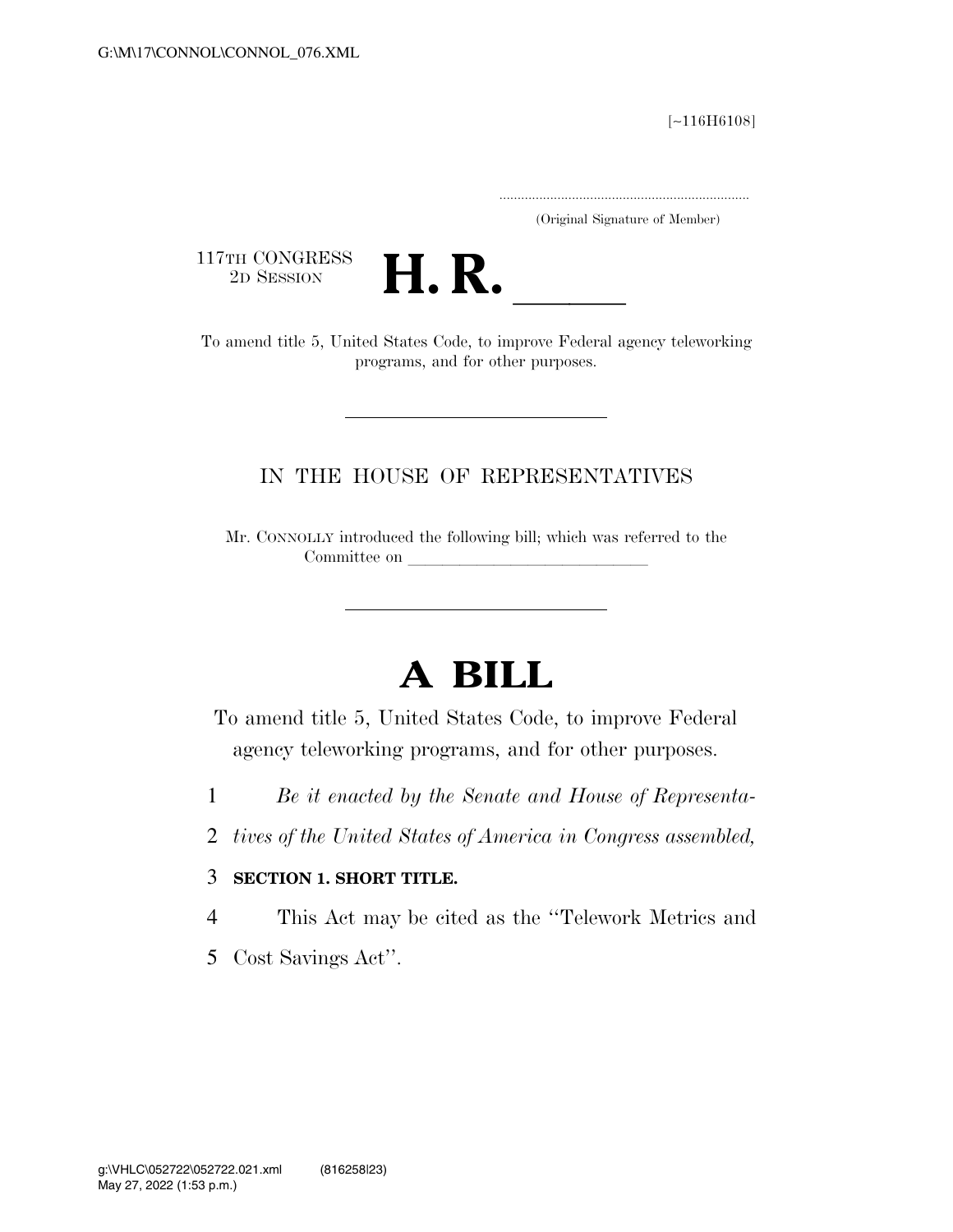## **SEC. 2. IMPROVING FEDERAL AGENCY TELEWORKING PRO-GRAMS.**

 (a) DEFINITION OF TELEWORK.—Paragraph (3) of section 6501 of title 5, United States Code, is amended to read as follows:

 ''(3) TELEWORK.—The term 'telework' or 'tele-working'—

 $\mathcal{S}$  ''(A) refers to a work flexibility arrange- ment under which an employee performs (on a periodic or full-time basis) the duties and re- sponsibilities of such employee's position, and other authorized activities, from an approved worksite other than the location from which the employee would otherwise work; and

 ''(B) includes remote work, which refers to a particular type of telework arrangement under which an employee is not expected to re- port to an officially established agency location on a regular and recurring basis.''.

20 (b) FEDERAL AGENCY TELEWORKING POLICIES. Section 6502 of title 5, United States Code, is amended—

- 22 (1) in subsection  $(a)$ —
- 23 (A) in paragraph  $(1)$ —

 (i) by striking ''and'' at the end of 25 subparagraph (B);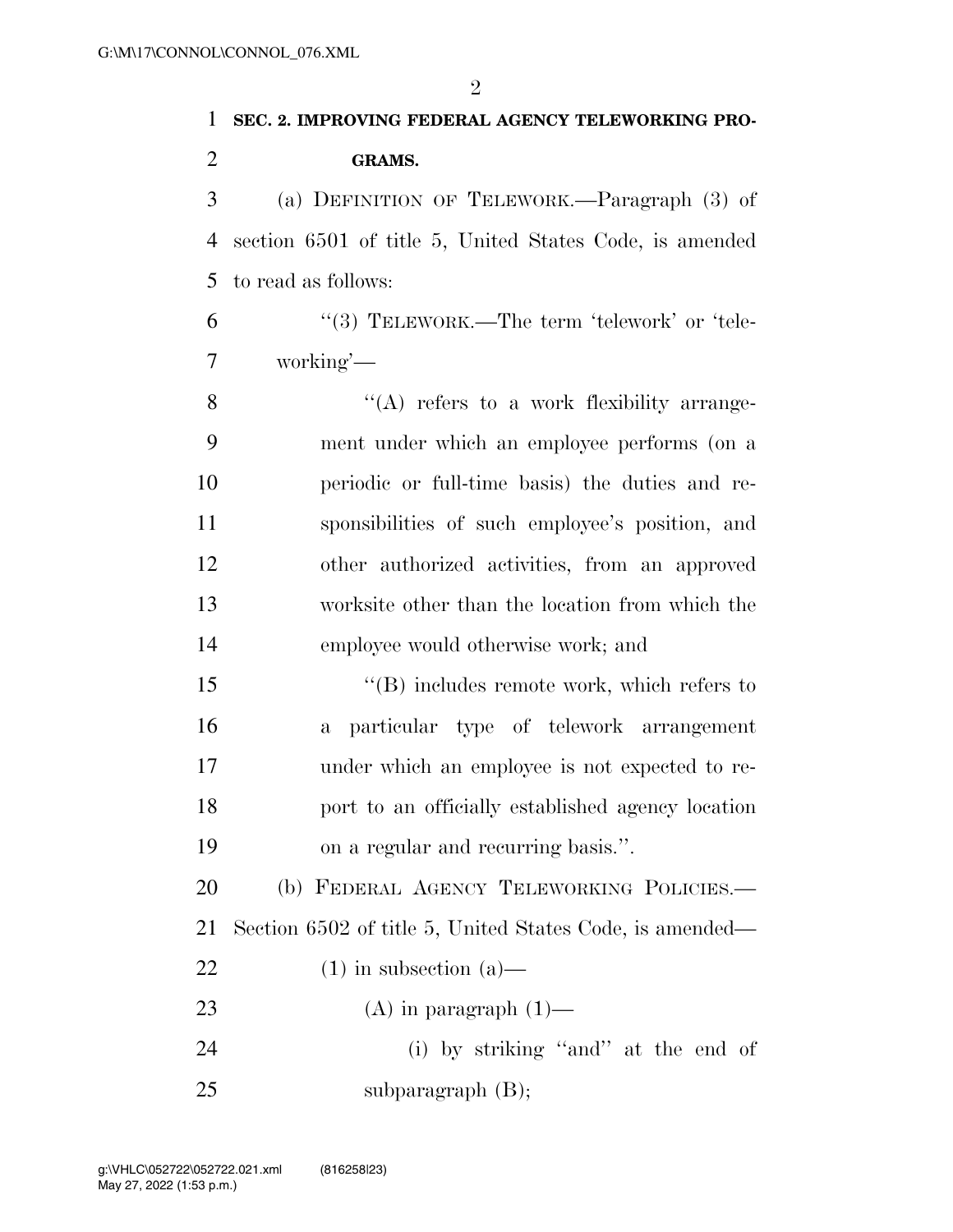| $\mathbf{1}$   | (ii) by striking the period at the end                                  |
|----------------|-------------------------------------------------------------------------|
| $\overline{2}$ | of subparagraph $(C)$ and inserting "; and";                            |
| 3              | and                                                                     |
| $\overline{4}$ | (iii) by adding at the end the fol-                                     |
| 5              | lowing:                                                                 |
| 6              | "(D) provide for executive agency man-                                  |
| $\tau$         | agers and supervisors annual work training and                          |
| 8              | instruction in compliance with the requirements                         |
| 9              | in section $6503$ ."; and                                               |
| 10             | (B) in paragraph $(2)(A)$ , by striking "any                            |
| 11             | calendar year" and inserting "any of the 5 cal-                         |
| 12             | endar years preceding a calendar year in which                          |
| 13             | a determination is made pursuant to this sub-                           |
| 14             | paragraph with respect to an employee's eligi-                          |
| 15             | bility to telework"; and                                                |
| 16             | $(2)$ in subsection (b)—                                                |
| 17             | $(A)$ by striking "and" at the end of para-                             |
| 18             | graph(4);                                                               |
| 19             | (B) by striking the period at the end of                                |
| 20             | paragraph (5) and inserting a semicolon; and                            |
| 21             | (C) by adding at the end the following:                                 |
| 22             | $\cdot\cdot\cdot(6)$ include annual agency goals for the num-           |
| 23             | and percent of employees participating<br>ber<br>$\overline{\text{in}}$ |
| 24             | telework—                                                               |
| 25             | "(A) three or more days per pay period;                                 |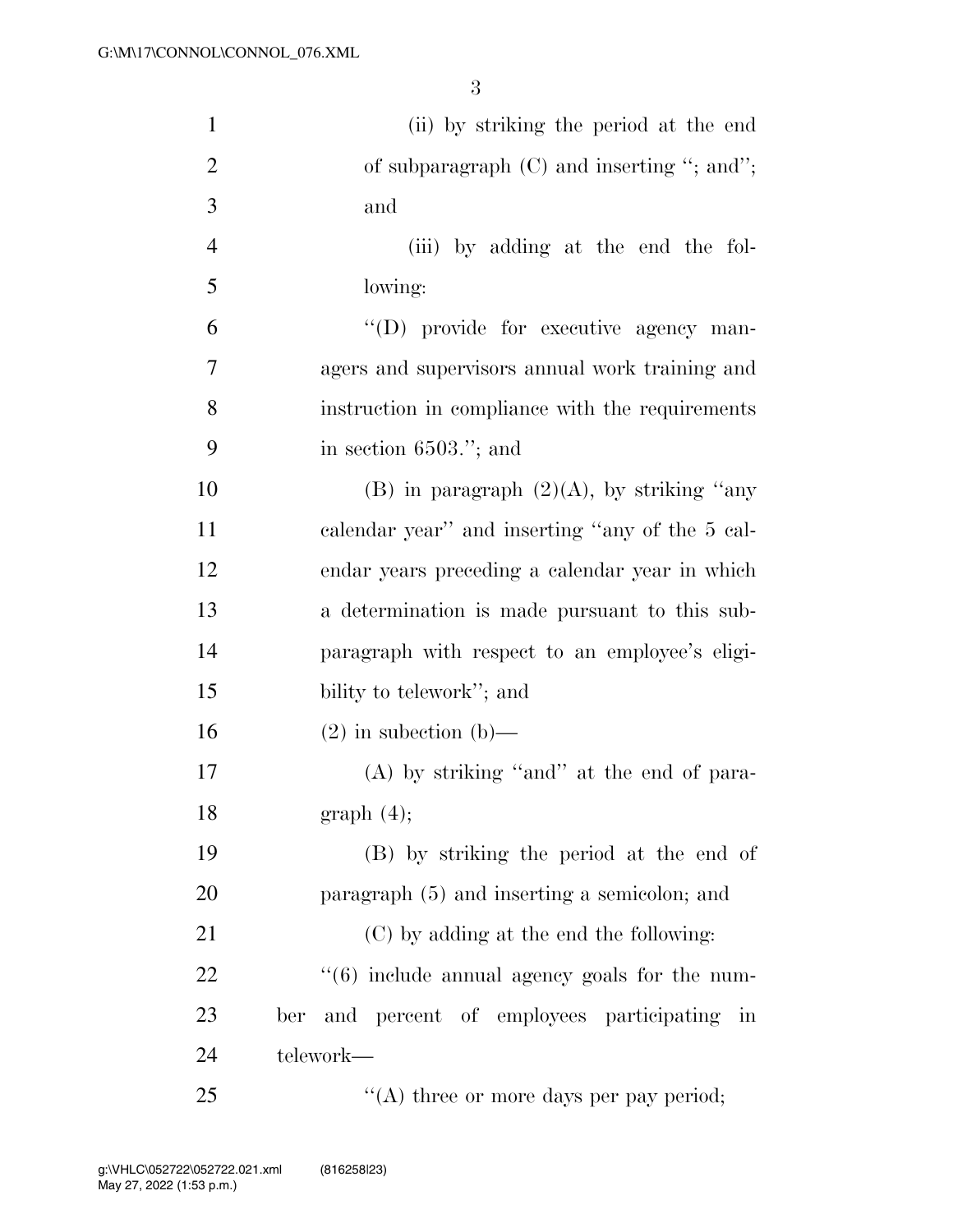| $\mathbf{1}$   | "(B) one or 2 days per pay period;                     |
|----------------|--------------------------------------------------------|
| $\overline{2}$ | $\lq\lq$ (C) once per month; and                       |
| 3              | "(D) on an occasional, episodic, or short-             |
| $\overline{4}$ | term basis; and                                        |
| 5              | $\lq(7)$ methods for collecting data on, setting       |
| 6              | goals for, and reporting costs savings to the execu-   |
| $\overline{7}$ | tive agency achieved through teleworking, consistent   |
| 8              | with the guidance developed under section $2(g)$ of    |
| 9              | the Telework Metrics and Cost Savings Act.".           |
| 10             | (c) TRAINING AND MONITORING.—Section 6503 of           |
| 11             | title 5, United States Code, is amended—               |
| 12             | $(1)$ in subsection $(a)(1)(B)$ , by inserting "or su- |
| 13             | pervisors" after "managers"; and                       |
| 14             | $(2)$ in subsection (b), by inserting ", except that   |
| 15             | an agency head may not exempt a manager or su-         |
| 16             | pervisor described in subsection $(a)(1)(B)$ from any  |
| 17             | training required under subsection $(a)(3)$ " after    |
| 18             | "date of enactment of this chapter".                   |
| 19             | (d) POLICY AND SUPPORT.—Section 6504, of title 5,      |
| 20             | United States Code, is amended—                        |
| 21             | $(1)$ in subsection $(e)$ , by adding at the end the   |
| 22             | following:                                             |
| 23             | "(3) REVIEW.—The Director of the Office of             |
| 24             | Personnel Management, in coordination with the De-     |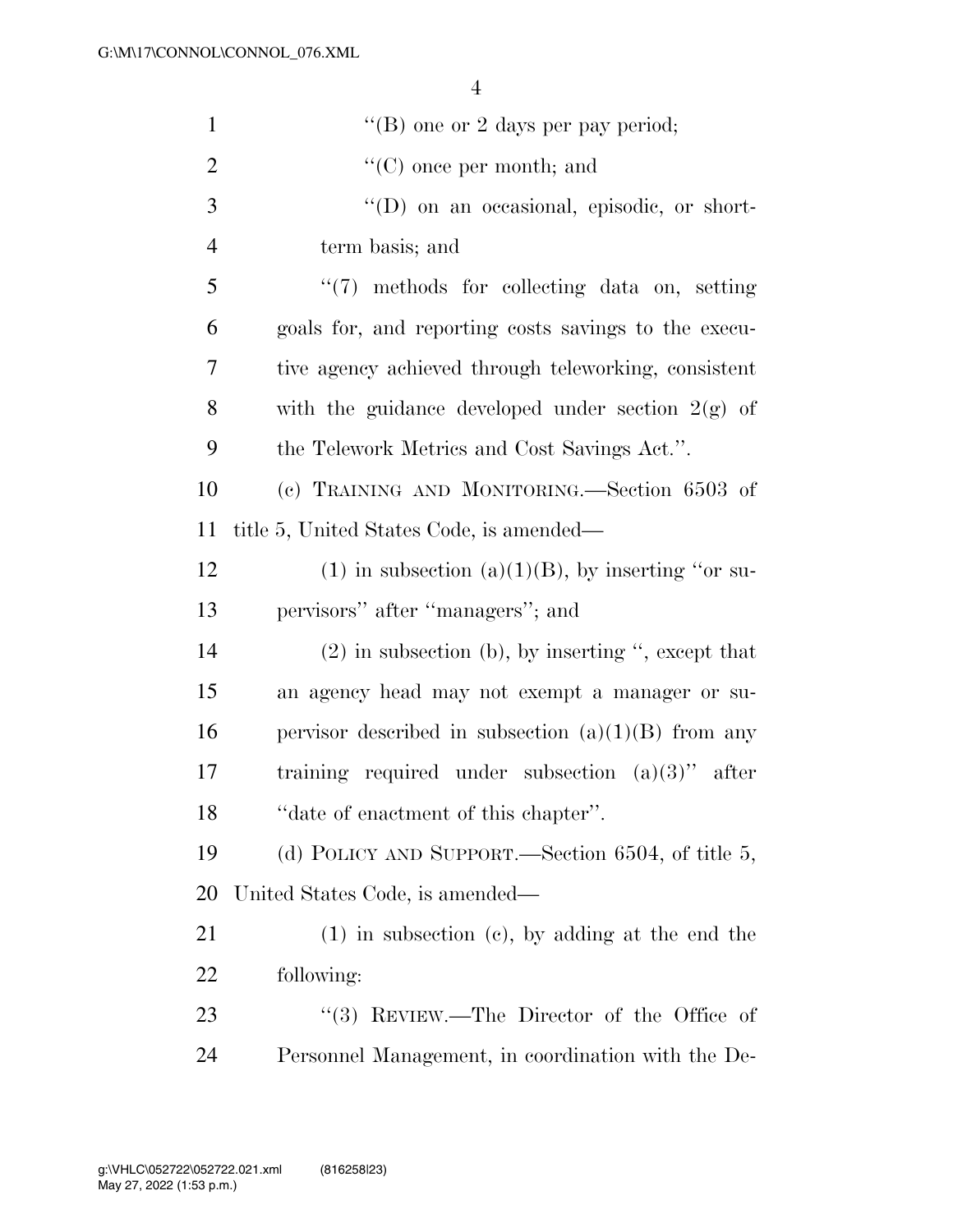| $\mathbf{1}$   | partment of Homeland Security and the National      |
|----------------|-----------------------------------------------------|
| $\overline{2}$ | Institute of Standards and Technology, shall—       |
| 3              | "(A) perform an annual review of the                |
| $\overline{4}$ | guidelines issued under this subsection; and        |
| 5              | $\lq\lq$ (B) make any updates to the guidelines     |
| 6              | issued under this subsection that are deter-        |
| 7              | mined to be appropriate as a result of a review     |
| 8              | conducted under subparagraph $(A)$ ."; and          |
| 9              | $(2)$ in subsection (d), in the subsection heading, |
| 10             | by inserting "; PLANS FOR DISEASE OUTBREAKS"        |
| 11             | after "OPERATIONS PLANS".                           |
| 12             | $(e)$ REPORTS.—                                     |
| 13             | (1) OPM REPORTS.—Section $6506(b)$ of title 5,      |
| 14             | United States Code, is amended—                     |
| 15             | (A) in paragraph $(1)(A)$ —                         |
| 16             | (i) by striking "and" at the end of                 |
| 17             | clause (i); and                                     |
| 18             | (ii) by inserting after clause (ii) the             |
| 19             | following:                                          |
| 20             | "(iii) the Chief Human Capital Offi-                |
| 21             | cers Council; and"; and                             |
| 22             | $(B)$ in paragraph $(2)$ —                          |
| 23             | (i) in subparagraph $(F)(vi)$ , by strik-           |
| 24             | ing "and" at the end;                               |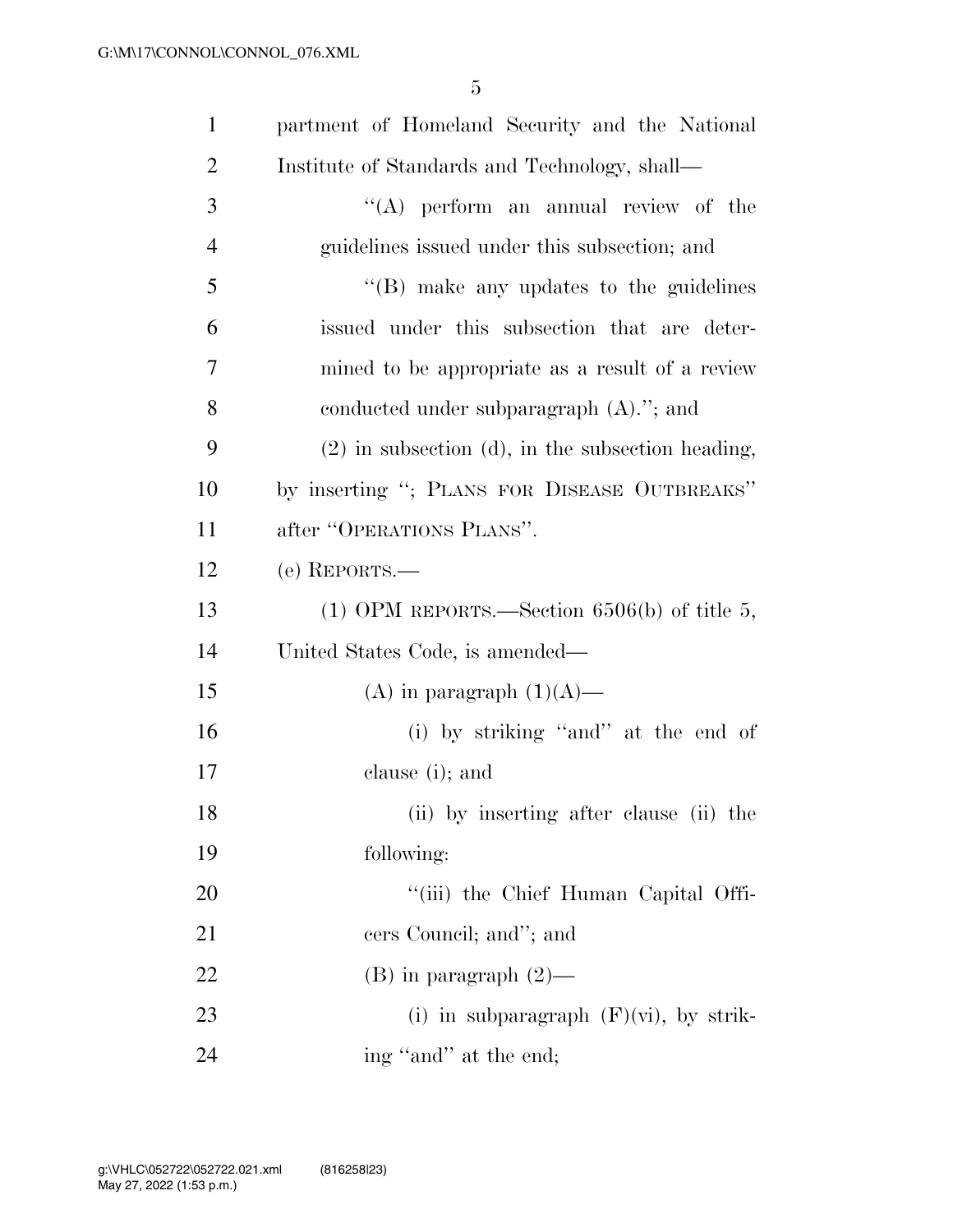| $\mathbf{1}$   | (ii) in subparagraph $(G)$ , by striking          |
|----------------|---------------------------------------------------|
| $\overline{2}$ | the period at the end and inserting ";            |
| 3              | and"; and                                         |
| $\overline{4}$ | (iii) by adding at the end the fol-               |
| 5              | lowing:                                           |
| 6              | "(H) agency cost savings achieved through         |
| $\overline{7}$ | teleworking, consistent with the guidance devel-  |
| 8              | oped under section $2(g)$ of the Telework Metrics |
| 9              | and Cost Savings Act.".                           |
| 10             | $(2)$ CHCO REPORTS.—Section 6506(d) of title      |
| 11             | 5, United States Code, is amended—                |
| 12             | $(A)$ by redesignating paragraph $(2)$ as         |
| 13             | paragraph $(3)$ ; and                             |
| 14             | (B) by inserting after paragraph (1) the          |
| 15             | following:                                        |
| 16             | "(2) CONTENTS.—Each report submitted by a         |
| 17             | Chief Human Capital Officer under paragraph (1)   |
| 18             | shall include-                                    |
| 19             | $\lq\lq$ annual goals for increasing the per-     |
| 20             | cent of employees of the executive agency who     |
| 21             | are eligible for and participating in tele-       |
| 22             | working-                                          |
| 23             | "(i) three or more days per pay pe-               |
| 24             | riod;                                             |
| 25             | "(ii) one or 2 days per pay period;               |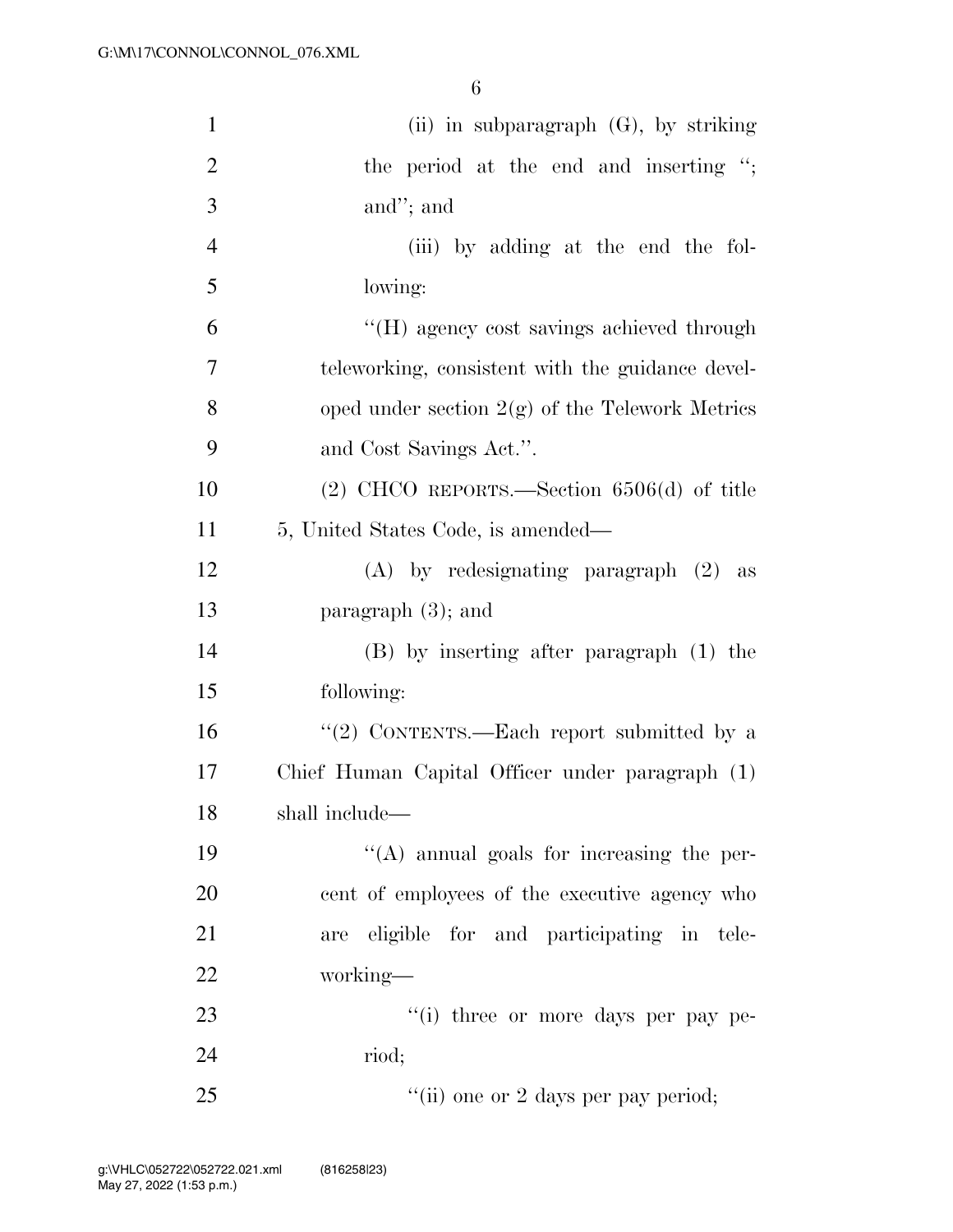| $\mathbf{1}$   | "(iii) once per month; and                                   |
|----------------|--------------------------------------------------------------|
| $\overline{2}$ | "(iv) on an occasional, episodic, or                         |
| 3              | short-term basis; and                                        |
| $\overline{4}$ | $\lq\lq$ the teleworking status of positions to              |
| 5              | which an individual has been appointed under                 |
| 6              | section 3330d (relating to appointment of mili-              |
| 7              | tary spouses) and the total number of such in-               |
| 8              | dividuals in such positions who requested, but               |
| 9              | were denied, telework.".                                     |
| 10             | (3) AGENCY REPORT ON TELEWORKING REDUC-                      |
| 11             | TION.—Section 6506 of title 5, United States Code,           |
| 12             | is amended by adding at the end the following:               |
| 13             | "(e) NOTIFICATION FOR REDUCTION IN TELE-                     |
| 14             | WORKING PARTICIPATION.—Not later than 30 days before         |
| 15             | the date that an executive agency implements or modifies     |
| 16             | a teleworking plan that would reduce the percentage of       |
| 17             | employees at the agency who telework, the head of the ex-    |
| 18             | ecutive agency shall provide written notification, including |
| 19             | a justification for the reduction in telework participation  |
| 20             | and a description of how the agency will pay for any in-     |
| 21             | creased costs resulting from that reduction, to-             |
| 22             | $(1)$ the Director of the Office of Personnel                |
| 23             | Management;                                                  |
| 24             | $\lq(2)$ the Committee on Oversight and Reform               |

of the House of Representatives; and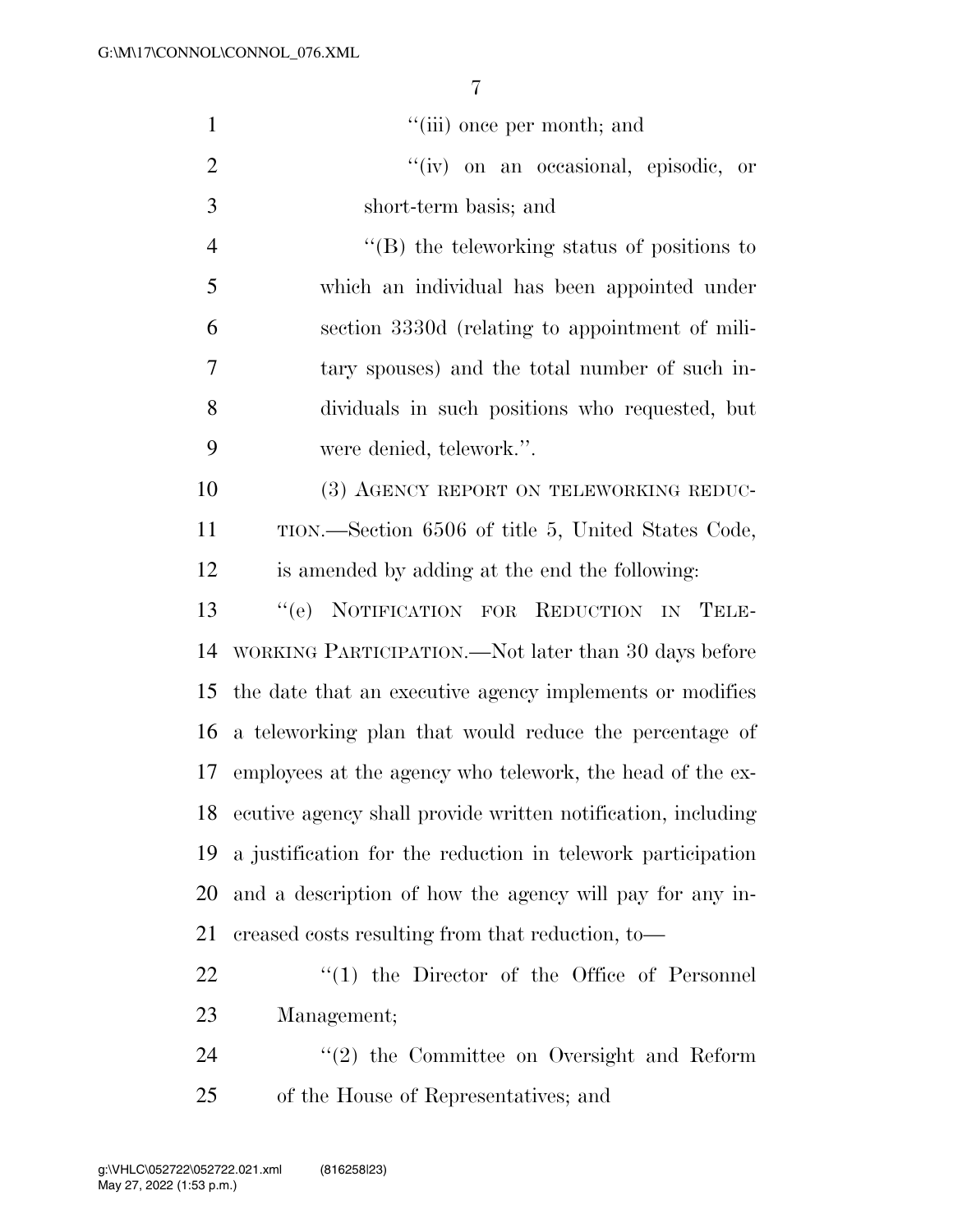1 ''(3) the Committee on Homeland Security and Governmental Affairs of the Senate.''.

 (4) TECHNICAL CORRECTION.—Section 6506(b)(1) of title 5, United States Code, is amend- ed by striking ''with Chief'' and inserting ''with the Chief''.

(f) REGULATIONS.—

 (1) IN GENERAL.—Chapter 65 of title 5, United States Code, is amended by adding after section 6506 the following:

#### **''§ 6507. Regulations.**

 ''The Office of Personnel Management may prescribe regulations necessary for the administration of this chap- ter with respect to employees in each executive agency. In this section, the term 'executive agency' does not in-clude the Government Accountability Office.''.

 (2) CLERICAL AMENDMENT.—The table of sec- tions for such chapter is amended by adding after the item relating to section 6506 the following: ''6507. Regulations.''.

 (3) CONFORMING AMENDMENT.—Section 6501(2) of title 5, United States Code, is amended by striking ''section 6506'' and inserting ''sections 6506 and 6507''.

 (g) GUIDANCE.—Not later than 90 days after the date of the enactment of this Act, the Director of the Of-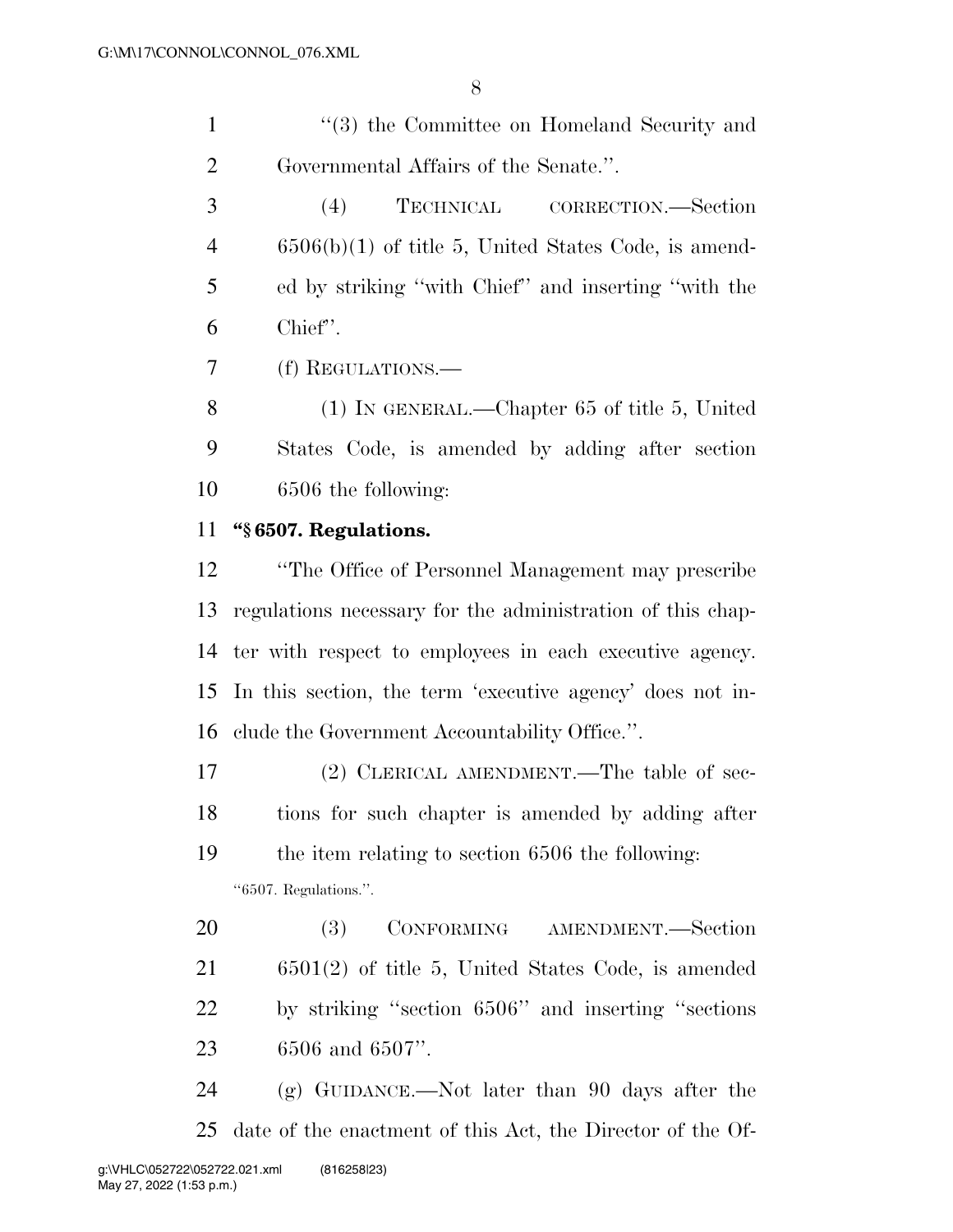fice of Personnel Management, in collaboration with the Chief Human Capital Officer Council, shall establish uni- form guidance for agencies on how agencies are to collect qualitative and quantitative data on, set goals for, and re- port cost savings achieved through, teleworking related to reduced absences, continuity of operations, reduced real estate and utility costs, and reduced community costs, among other cost savings measures.

 (h) LIMITATION ON REDUCING TELEWORK ELIGI- BILITY.—An executive agency may not reduce or otherwise limit the level of employees at the executive agency eligible to telework, or reduce or otherwise limit eligibility for, or levels of, teleworking on a uniform, agency-wide basis, below such levels in effect at the executive agency on the date of enactment of this Act. In this subsection, the terms ''executive agency'' and ''telework'' have the mean- ings given such terms in section 6501 of title 5, United States Code, as amended by subsection (a) of this section. **SEC. 3. PUBLICATION REQUIREMENTS FOR OPM DIREC-**

#### **TOR.**

 The Director of the Office of Personnel Management shall—

 (1) publish guidance and standards to assist agencies in determining telework eligibility as well as guidance to Federal agencies on how agencies are to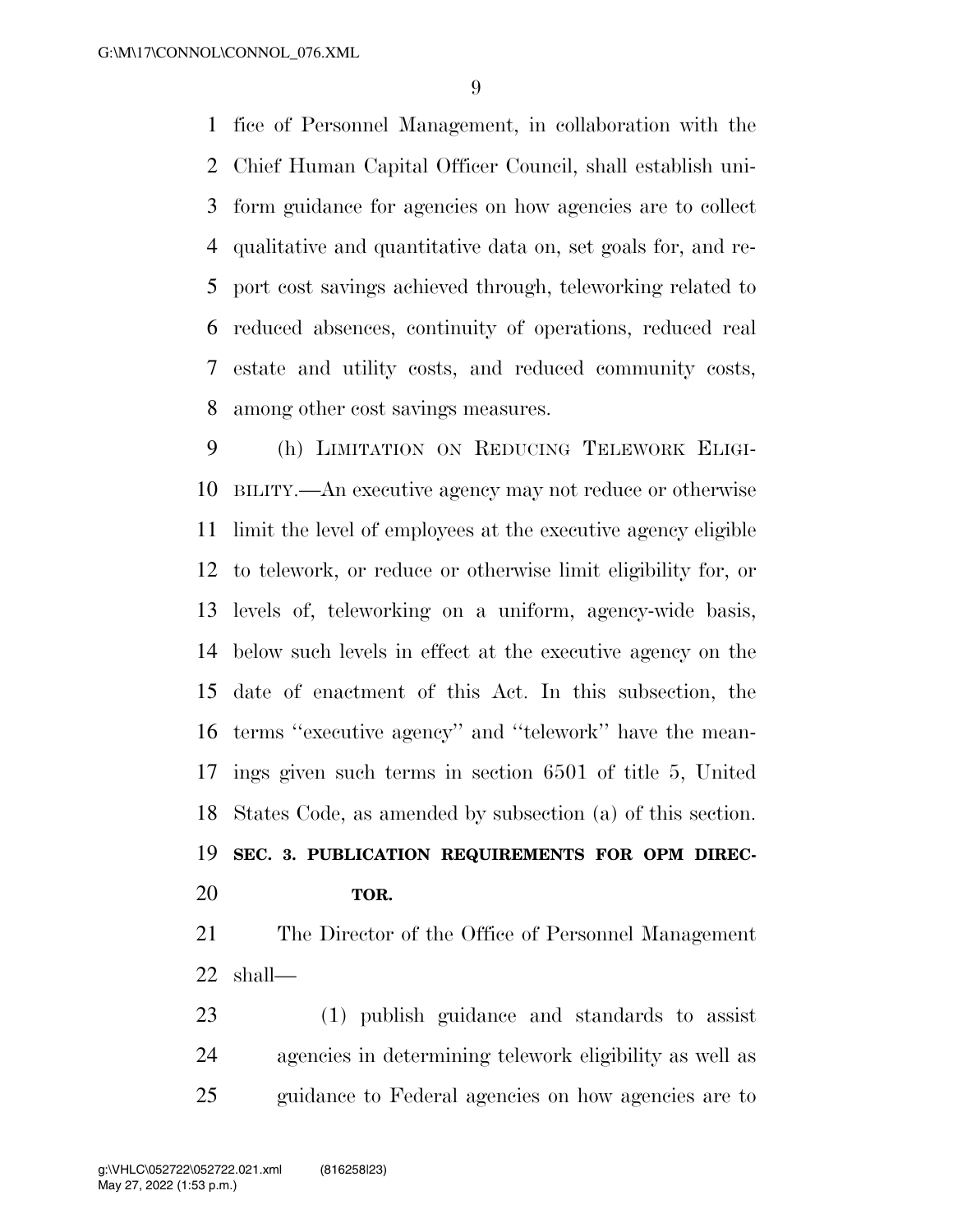provide to the Office annually qualitative and quan- titative data on telework use and implementation as well as all cost savings achieved through, teleworking related to reduced absences, continuity of operations, reduced real estate and utility costs, and reduced community costs, among other cost savings meas-ures;

 (2) publish online, at least annually, the Gov- ernment-wide data on agency telework use and im- plementation, including agency use and implementa- tion of telework as well as data collected on cost sav-ings;

 (3) not later than 1 year after the date of en- actment of this Act, submit to Congress a report that analyzes persistent barriers to increasing agen-cy telework across the Federal Government; and

 (4) not later than 1 year after the submission of the report under paragraph (3), the Office shall offer agencies guidance to help address such bar-riers.

#### **SEC. 4. RESPONSIBILITIES OF FEDERAL AGENCIES.**

 The Federal Chief Human Capital Officer (or the equivalent position) within each executive agency (as that term is defined in section 6506(a) of title 5, United States Code) shall—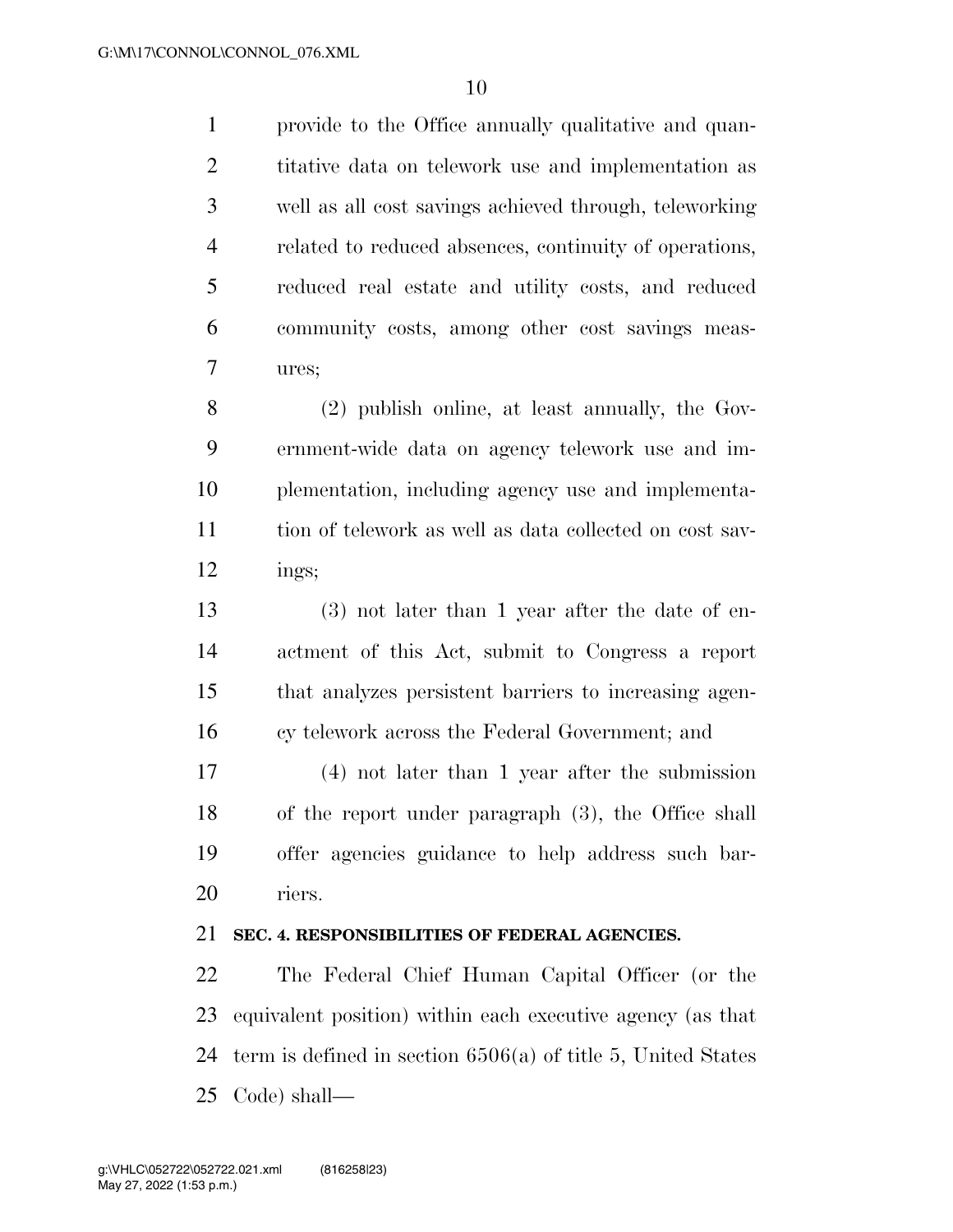(1) implement controls to verify that all employ- ees who supervise other employees have completed training on telework availability and implementation described in section 6502(b) and 6503(c) of such 5 title, as amended by section 2 of this Act;

6 (2) in accordance with section  $2(g)$ , provide to the Office of Personnel Management, on an annual basis, qualitative and quantitative data on telework use and implementation as well as all cost savings achieved through, teleworking related to reduced ab- sences, continuity of operations, reduced real estate and utility costs, and reduced community costs, among other cost savings measures; and

 (3) at least once every year, review all agency telework policies and ensure they are in compliance with Office standards and guidance as well as with Federal law.

#### **SEC. 5. TELEWORK DATA INTEGRITY ACT.**

 (a) SHORT TITLE.—This section may be cited as the ''Telework Data Integrity Act'' or the ''TDI Act''.

 (b) PLAN ON IMPROVING DATA IN OPM ENTERPRISE HUMAN RESOURCES INTEGRATION SYSTEM.—

 (1) DEVELOPMENT.—Consistent with rec- ommendations contained in the report entitled ''COVID-19: Federal Telework Increased During the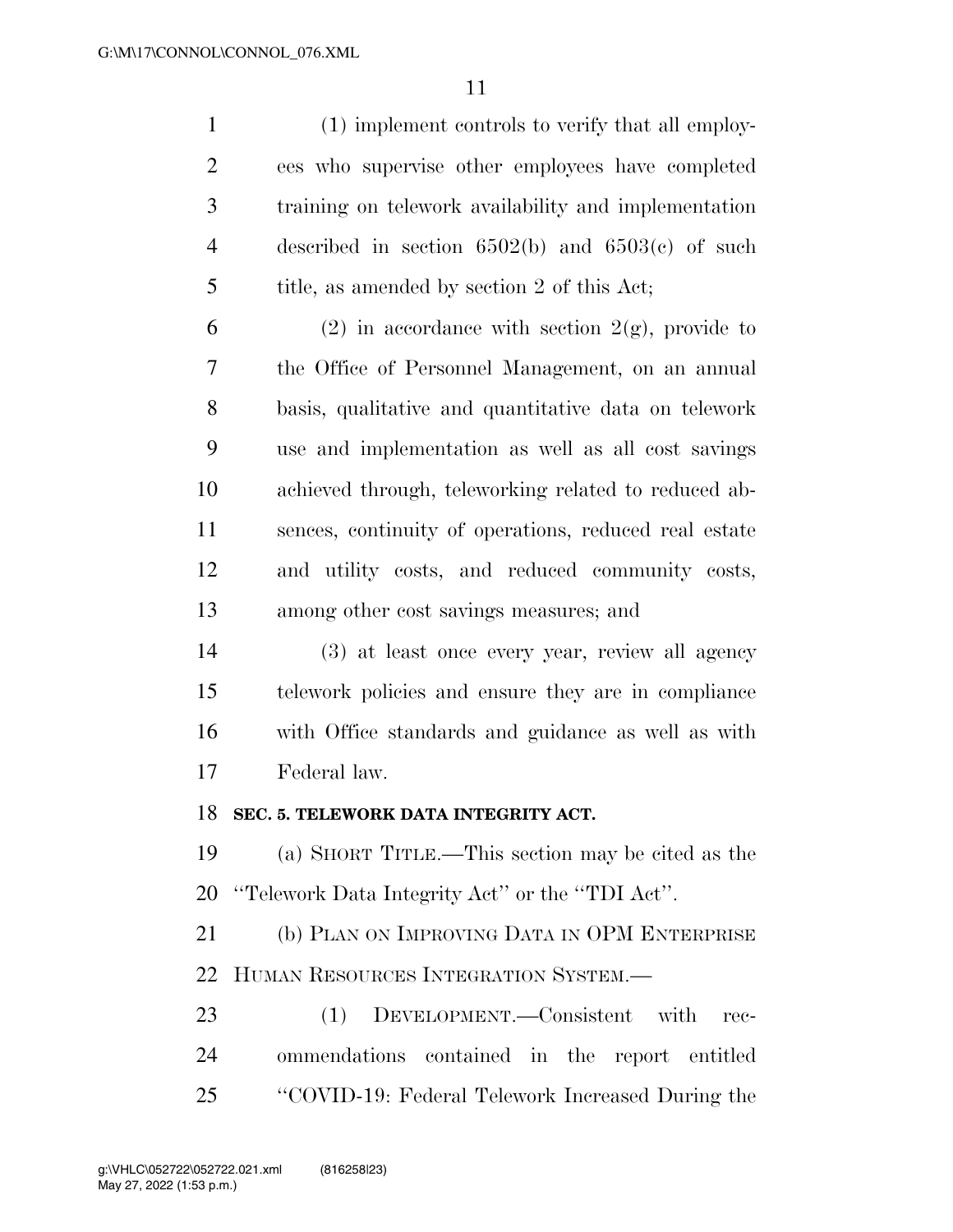| $\mathbf{1}$   | Pandemic, but More Reliable Data are Needed to        |
|----------------|-------------------------------------------------------|
| $\overline{2}$ | Support Oversight", published by the Government       |
| 3              | Accountability Office on February 8, 2022, the Di-    |
| $\overline{4}$ | rector of the Office of Personnel Management shall    |
| 5              | develop and implement a plan to improve the reli-     |
| 6              | ability of data (including telework data) in the En-  |
| $\overline{7}$ | terprise Human Resources Integration system (in       |
| 8              | this section referred to as the "system") of the Of-  |
| 9              | fice of Personnel Management. Such plan shall-        |
| 10             | (A) provide for consistent monitoring of              |
| 11             | Federal payroll data system-generated error           |
| 12             | and edit check reports, and ensure timely action      |
| 13             | is taken to address identified issues;                |
| 14             | (B) integrate Federal payroll data into the           |
| 15             | system;                                               |
| 16             | (C) evaluate existing internal control ac-            |
| 17             | tivities and develop new internal control activi-     |
| 18             | ties for Federal payroll data, including trans-       |
| 19             | actional edit checks that leverage information in     |
| 20             | other system datasets; and                            |
| 21             | (D) establish phases of implementation of             |
| 22             | the plan, and clear deadlines for the timely          |
| 23             | completion of such phases.                            |
| 24             | (2) SUBMISSION.—Not later than 180 days               |
| 25             | after the date of enactment of this Act, the Director |